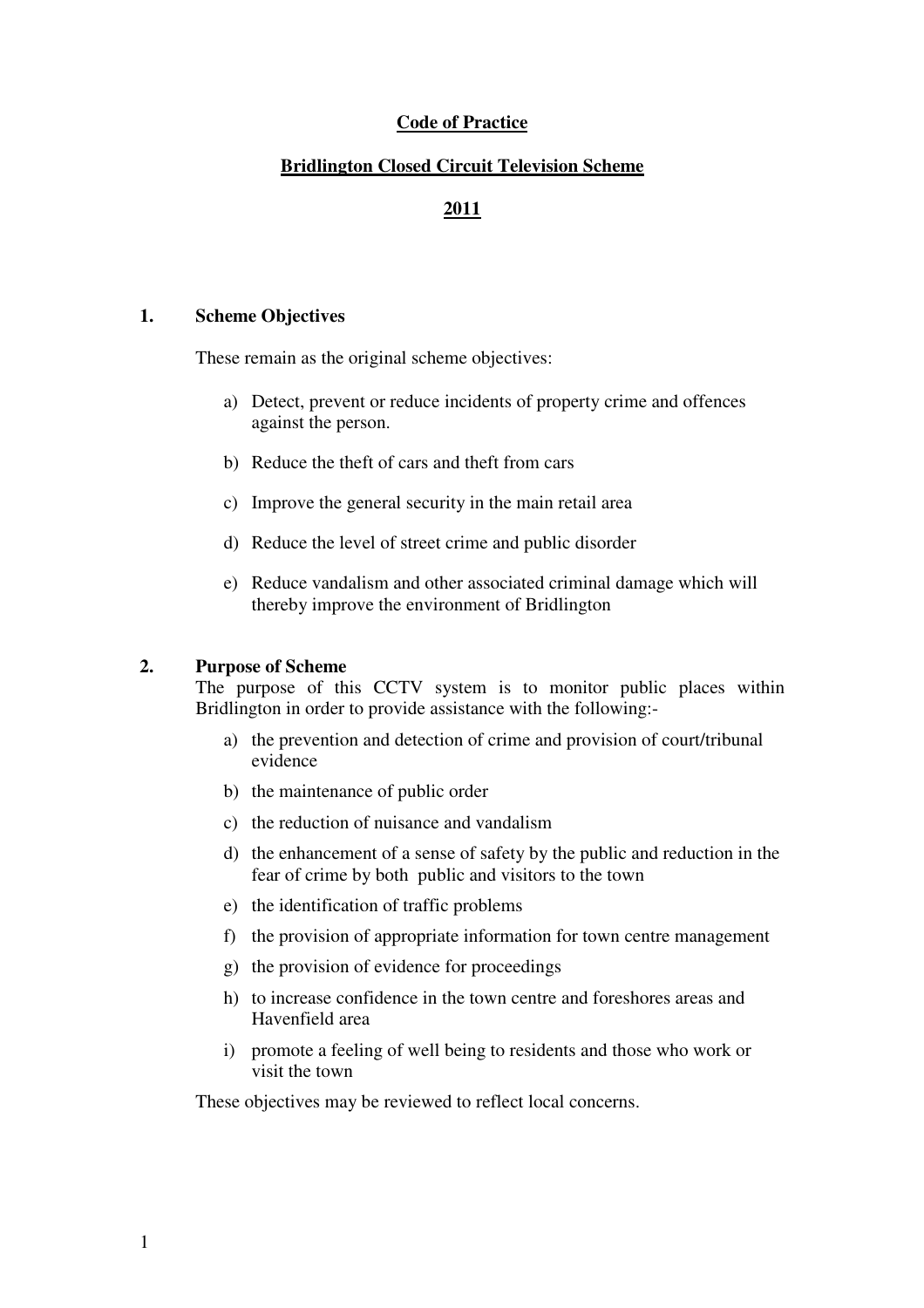# **3. General Principles**

The Bridlington CCTV scheme shall be operated with respect for all individuals, recognising the right to be free from inhuman and degrading treatment and avoiding discrimination on any ground such as sex, race, colour, language, religion, political or other opinion.

The Council recognises that it has a responsibility to ensure that the scheme should always comply with all relevant legislation, primarily but not exclusively the Data Protection Act1998, Regulation of Investigatory Powers Act 2000 and Human Rights Act 1998, to ensure its legality and legitimacy. The scheme will only be used as a proportional response to identified problems and be used only in so far as it is necessary in a democratic society, for the prevention and detection of crime and disorder, for the protection of health and morals or for the protection of the rights and freedoms of others.

The Code of Practice and the observance of the Operational Procedures shall ensure that evidence is secured, retained and made available as required so that there is absolute respect for everyone's right to a free trial.

The scheme will be operated with due regard to a general right to respect for his or her private and family life in their home.

The public interest in the operation of the scheme will be safeguarded by ensuring the security and integrity of operational procedures.

# **4. Exclusion**

The CCTV scheme is not expected to be used in respect of minor traffic offences (parking etc).

# **5. Provision of Evidence**

The provision of recordings/photographs for evidential purposes would apply to the police, and other appropriate statutory organisations e.g. customs and excise, local authority.

Appropriate training will be required for the Council staff who operate the scheme to ensure that relevant legislation concerning evidence, will be complied with.

# **6. Procedural Manual**

A detailed Operating Manual giving clear instructions on all aspects of the operation for the scheme will be distributed, communicated and signed by all Council CCTV operatives. Operating procedures will be reviewed and amended from time to time as legislative and operational changes dictate.

# **7. Data Protection**

The operation of the scheme has been notified to the Office of the Information Commissioner in accordance with the Data Protection legislation.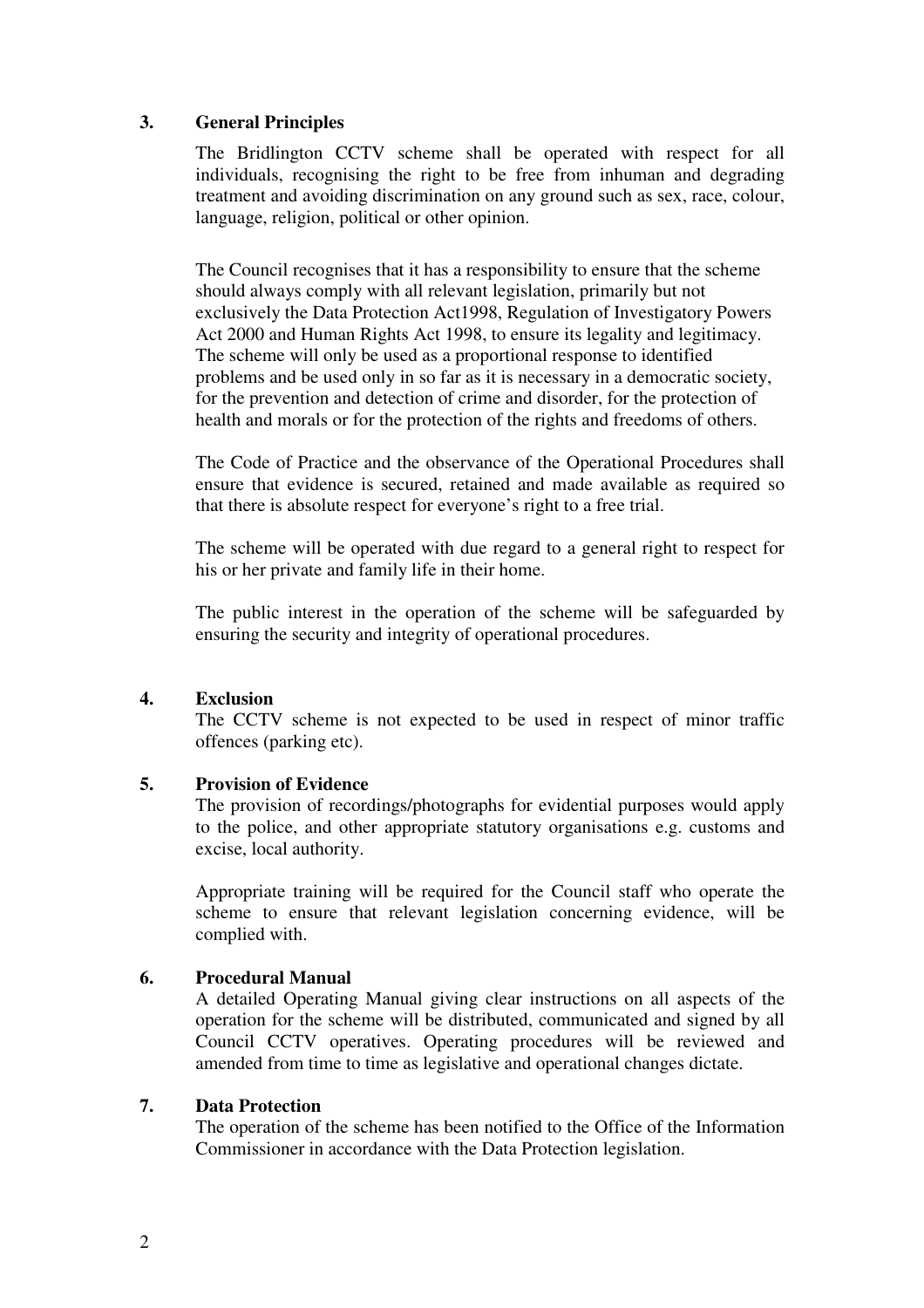All data will be processed in accordance with the principles of the Data Protection Act 1998 which are, in summarised form:

- All personal data will be processed fairly and lawfully
- Personal data will be obtained only for the purposes specified
- Personal data held will be adequate, relevant and not excessive in relation to the purpose for which the data is processed
- Steps will be taken to ensure that personal data is accurate and where necessary kept up to date
- Personal data will be held for no longer than is necessary
- Individuals will be allowed access to personal data, in accordance with Data Protection Act 1998.
- Procedures will be implemented to ensure security measure to prevent unauthorised or accidental access to, alteration, disclosure, or loss and destruction or, information
- Information shall not be transferred outside the European Economic Area unless rights of individuals are protected

The principles of the Data Protection Action 1998 shall be followed in respect of every request. Individuals whose image is captured as part of the general CCTV surveillance are not entitled to make an access request.

In considering a request made under the provisions of Section 7 of the Data Protection Act 1998, reference may also be made to Section 29 of the Act which includes but is not limited to, the following:

Personal data processed for any of the following purposes:-

- The prevention or detection of crime
- The apprehension or prosecution of offenders

are exempt from the subject access provisions in any case to the extent to which the application of those provisions to the data would likely to prejudice the matters referred to above.

# **8. Amendments To This Code**

The Code of Practice for the Bridlington CCTV scheme will be reviewed every 2 years or when a change in legislation is applicable. Any changes to the Code of Practice will be agreed and signed off by the Director of Environment and Neighbourhood Services.

Streetscene Services on a day to day basis, will be responsible for the implementation of the Code and operational procedures.

# **9. Management of the System**

The system will be managed by the Councils Head of Streetscene Services. The Bridlington CCTV scheme forms part of a network of community safety measures including pub watch and shop watch schemes run by the Bridlington Licensed Victuallers to Visitors Association and the Bridlington Chamber of Trade. Clear communication links are established with these organisations.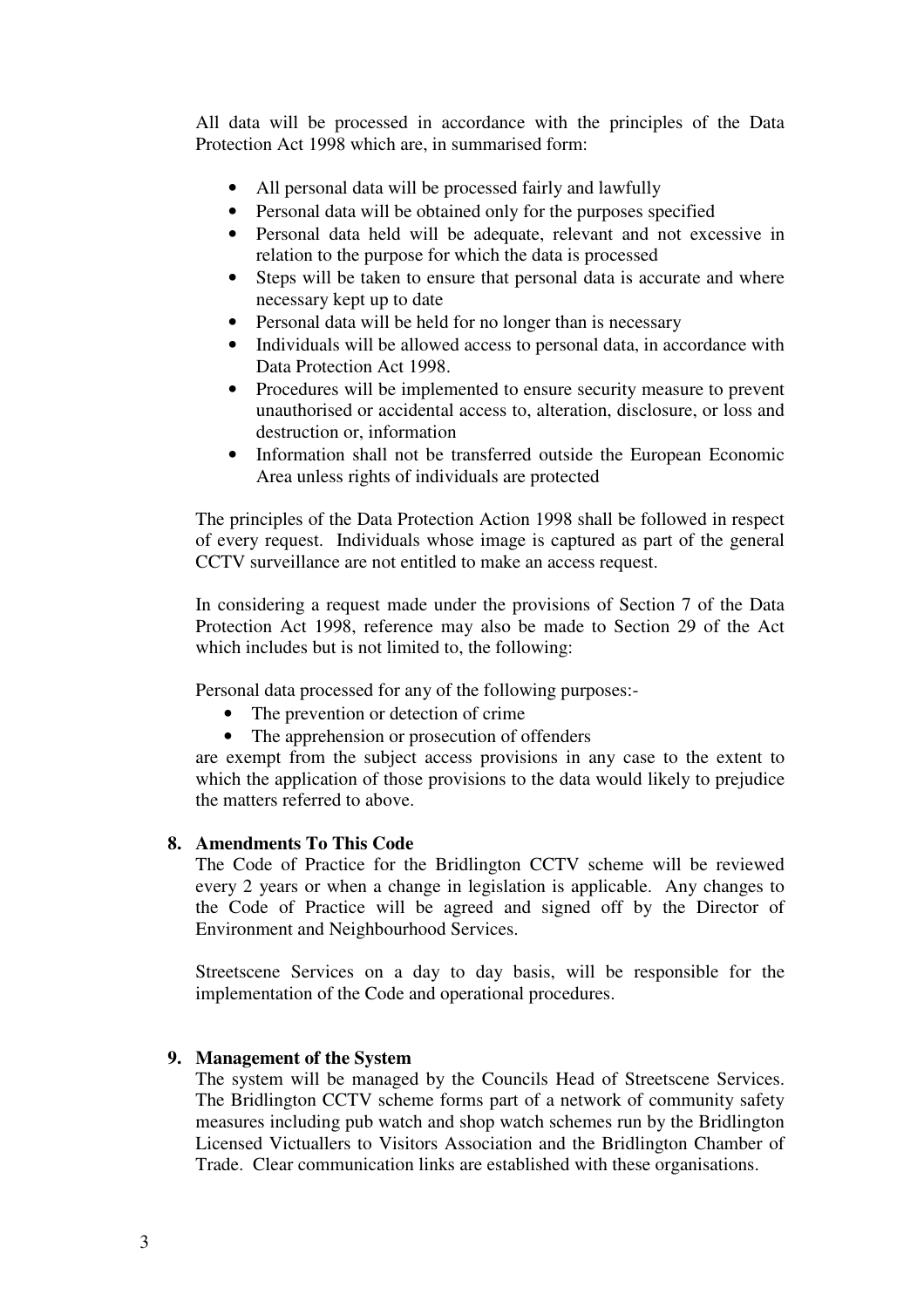#### 10. Not used

## **11. Installation**

New installations and changes to existing cameras must support the objectives of this Code of Practice.

# **12. Accountability**

Copies of the Code of Practice will be made available to the public via the East Riding of Yorkshire Council's Website. A clear log of any complaints received concerning the system will be kept and reviewed regularly by Streetscene Services.

# **13. Public Information**

No cameras as part of the CCTV Bridlington scheme will be hidden and appropriate signs will be displayed publicly to indicate that CCTV cameras are operating in the area. Full details of the owners/managers of the scheme and contact points will be included.

# **14. Human Resources**

Every person involved in the management and operation of the scheme will be personally issued with a copy of this Code of Practice. They will be required to sign confirming that they fully understand their obligations to adhere to these documents and that any breach is likely to be considered a disciplinary offence. They will be fully conversant with the contents of this Code and appropriate procedures, which may be updated from time to time and with which he/she will be expected to comply.

Arrangements may be made for the police liaison officer to be present in the Control Room at certain times. Any such person must be conversant and comply with this Code of Practice and associated procedures.

# **15. Complaints**

The Council has a formal procedure for dealing with complaints which will be applied to any complaints received in respect of the Bridlington CCTV scheme. Complaint forms are available from all local authority establishments, and are registered and responded to within 10 working days. This system is externally monitored to ensure all officers of the Council deal with complaints in line with the agreed procedure. Any breaches of the Code of Practice will be dealt with through the Councils Disciplinary Procedure.

# **16. Control and Operation of Cameras**

Control Centre operators will not be permitted to use the CCTV system until they have received suitable basic training and are familiar with this Code of Practice and the relevant operational manuals.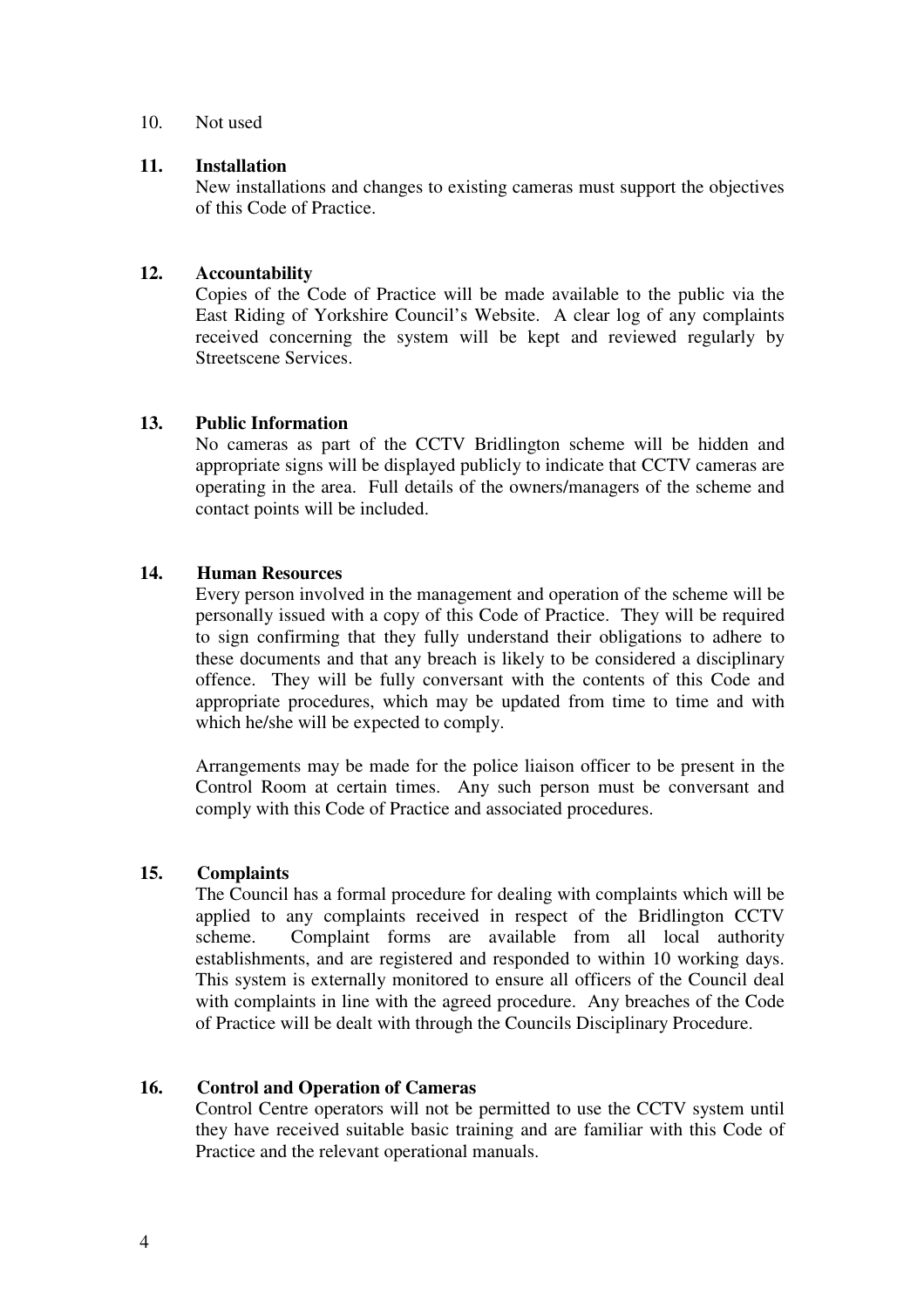Only staff with direct responsibility for the use and management of the equipment will have access to the Control Room. The use of cameras will accord with the stated purpose and objectives of the scheme and all staff will be appropriately supervised and their activities audited.

Current best practice guidelines will be used in respect of training control room operators. Regular reviews of effectiveness of the scheme and individual operators will be undertaken as part of Streetscene Services service reviews.

# **17 Access to Control Room Facility**

For reasons of security and confidentiality, access to the CCTV Control Room is restricted in accordance with this Code of Practice.

Only authorised individuals will have access to the Control Room and monitoring facility. Access will be controlled and recorded. The Control Room Facility will be secured 24 hours a day. There is to be no public access to the Control Room Facility and all visitors must sign the Visitor Log Form and must agree with the confidentiality rules for CCTV and comply with the Data Protection Act.

A log of all incidents observed from the Control Room including visitors and telephone calls will be made.

The Councils Health and Safety Procedures and Policies will be complied with at all times in the Control Room.

#### **18 Tapes and Digital Recorded Material**

For the purpose of this Code of Practice 'recorded material' means any material recorded by, or as the result of, technical equipment which forms part of the scheme, but specifically includes images recorded digitally, or on videotape or by way of video copying, including video prints. Every video or digital recording obtained by using the scheme has the potential of containing material that may need to be admitted in evidence at some point during the period of its retention.

Members of the community must have total confidence that information recorded about their ordinary every day activities by virtue of the scheme will be treated with due regard to their individual right to respect for their private and family life.

It is therefore of the utmost importance that irrespective of the means or format of the images obtained from the scheme, they are treated strictly in accordance with this Code of Practice from the moment they are received by the monitoring room until final destruction. Every movement and usage will be meticulously recorded.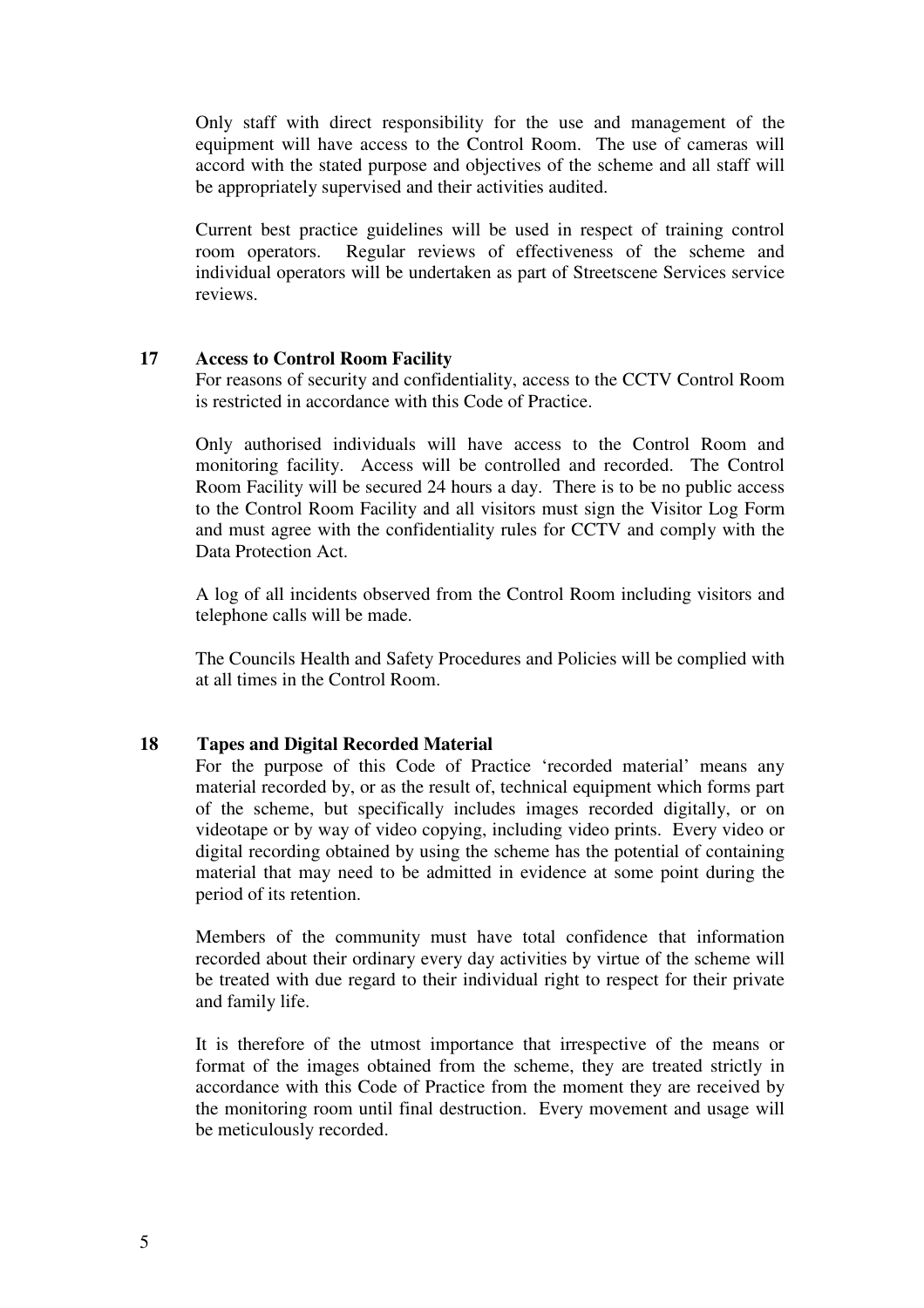Access to and the use of recorded material will be strictly for the purposes defined in this Code of Practice only.

Recorded material will not be copied, sold or otherwise released for any use incompatible with this Code of Practice.

In complying with the national standard for the release of data to third parties, it is intended, as far as reasonably practicable, to safeguard the individuals rights to privacy. Recorded material shall be processed lawfully and fairly and used only for the purposes defined in this Code of Practice. The ownership of any recorded material and copyrights will be the responsibility of the Council.

Recorded material will be retained for one calendar month. Before reuse or destruction, recorded material will be erased in full accordance with the manufacturer's requirements, wherever possible. Digital recording will be set to overwrite automatically. At the conclusion of their life recorded material used within the CCTV scheme will be destroyed.

Each discrete item of recorded material will be registered and monitored from the time it is produced until it is destroyed whilst it is within the Control Room. If recorded material is released in accordance with this Code of Practice, a record must be kept which identifies the basis for that release, and to whom. Records will be retained for at least three years.

Prints, subject to Data Protection, will be treated in the same way as other recorded information identified above. They will not be released outside the Control Room except as permitted by this code, and any release will be recorded. Where prints, which contain personal data, are taken for use within the Control Room they should not be kept for longer than can be reasonably justified, and should be regularly reviewed. Prints that are no longer required should be securely destroyed. At no point will any still photographs be on display in the Control Room.

## **19 Dealing with Incidents**

An agreed procedure has been established with Humberside Police (Protocol of Operation) in terms of method of communication and responses to incidents observed in the Control Room.

It is not intended that the Bridlington CCTV scheme will be accessible from outside of the Control Room facility. A single recording of activity will be taken by the Control Room facility and be appropriately logged and stored.

# **20 Legislation**

Section 163 of the Criminal Justice and Public Order Act 1994 creates the power for local authorities to provide CCV coverage of any land within their area for the purposes of crime prevention or victim welfare.